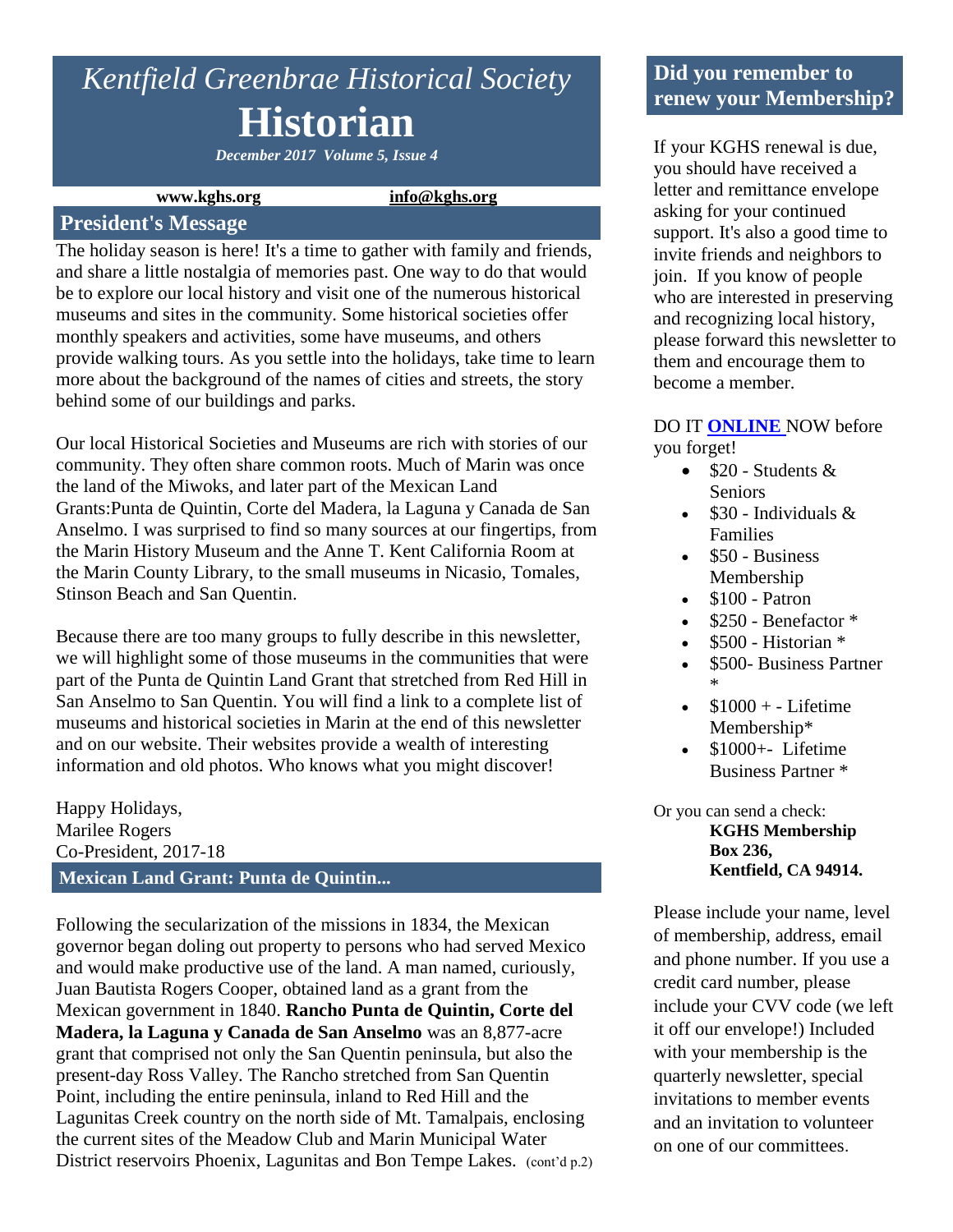(Punta de Quintin cont'd) Cooper established a lumber business, which he contracted others to run. In 1847, he leased a section of the point to the U.S. government for a saw mill. He sold his interests in both Marin County ranchos to Benjamin Rush Buckelew in 1850 for \$55,000. Besides Cooper's Rancho Punta de Quentin, Buckelew also purchased Cooper's Rancho Nicasio and John Reed's Rancho Corte Madera del Presidio. In 1852, the California Legislature bought twenty acres at the tip of the rancho, where the Board of Prison Commissioners planned to build a state prison.

Due to illness, bad luck, and poor judgment, Buckelew became embroiled in a series of costly lawsuits resulting in the loss of all three ranchos. Buckelew fought with John Cowell and James Ross over the ranchos until his death in 1859. In 1857, James Ross (1812-1862), in partnership with John and Henry Cowell, bought Rancho Punta de Quentin from Buckelew. Ross made use of the head of navigation on Corte Madera Creek, less that a mile downstream from his house, as a shipping point for the logging. This landing, Ross Landing, would be the seed out of which grew Kentfield. His son was given the area that is now Greenbrae as a dairy farm.

A detailed story of the "beginnings" of our local history can be found in Dewey Livingston's book *In the Heart of Marin, A History of Kentfield and Greenbrae* (pages 10-19). The communities that were once part of the land grants all have rich stories to tell, and they are all connected. Check out our local museums and historical societies for more information.



*Punta de Quintin Land Grant San Anselmo Hub (courtesy of SA History Museum)*

#### **San Anselmo Historical Society & Museum** **www.sananselmohistory.org**

The San Anselmo Historical Museum houses an ever-expanding collection of photos and memorabilia highlighting our town's history. The museum offers historical records of the town's notable people, neighborhoods, businesses, celebrations and events. A timeline traces the history of the area, from the days of the Coast Miwok to the founding of San Francisco Theological Seminary and the glory days of the railroad - the industry that put our town on the map. Special displays of local historical interest are on view on a rotating basis. Photographs are regularly on display, with copies available for purchase. Videos and oral histories are also available for viewing at the Museum. The Museum offers a Children's Corner with crayons and San Anselmothemed coloring books. Open Tuesdays from 10:00 a.m. to noon and Saturdays from 10:00 a.m. to 4:00 p.m. or by appointment.

The self-guided walking tour is available at the museum for \$5. It is self-paced stroll through San Anselmo history beginning at Town Hall. The tour will take you along the town's scenic back roads, first to the quiet beauty of San Francisco Theological Seminary, then onward to the stately Robson-Harrington property and back again to the business district, with a side trip to the historic Hub and points of interest on the east side of Sir Francis Drake Boulevard. The tour ends where it began, at Town Hall.

# **Moya Library/Ross Historical Society [www.moya-rhs.org](http://r20.rs6.net/tn.jsp?t=r4pea68ab.0.0.hur49nsab.0&id=preview&r=3&p=http%3A%2F%2Fwww.moya-rhs.org%2F)**

 In 1968 the Marin Art and Garden Center wanted to honor Jose Moya del Pino for his contributions as a founding MAGC member and recognized community artist. Funded with a generous donation from the Moya family, the old octagon house was moved from a former site and placed on a new foundation. The renovated Octagon House became the **JOSE MOYA DEL PINO LIBRARY**, and a supporting guild was formed under the knowledgeable guidance of Mrs. Thomas Kent and Mrs. Russell Smith.

The public is encouraged to take advantage of this unique reference library. The collection is limited to works related to art, decorative arts, architecture, gardening and local history. Many of the original volumes are from the personal collections of Moya and other local families.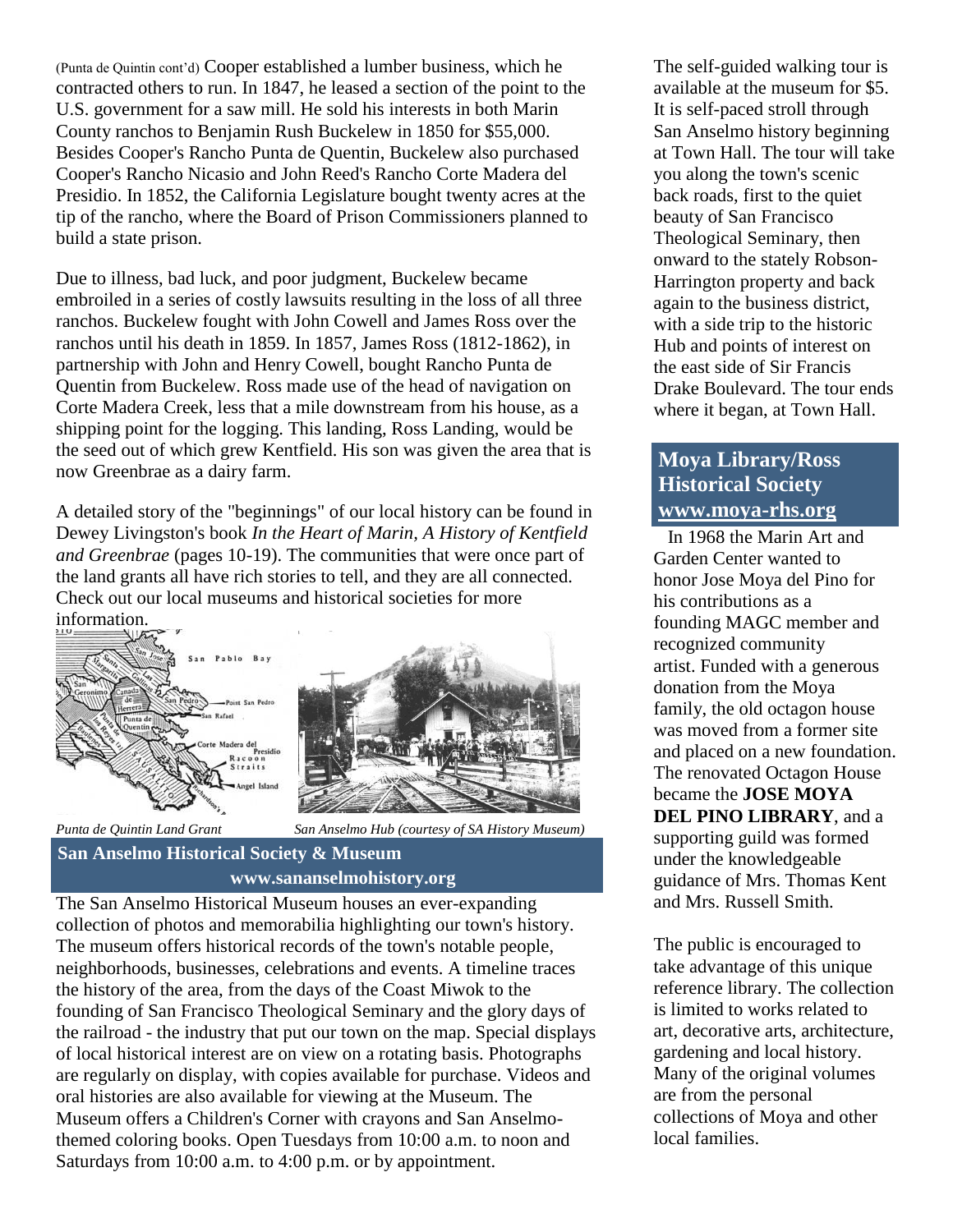The **ROSS HISTORICAL SOCIETY** was established in 1982. Its founding directors diligently researched early Ross history and compiled a collection of rare photographs and memorabilia. Founding member Carla Ehat spearheaded the countywide Oral History project which now resides in the California Room at the Marin County Library. New interviews are being added to keep the Ross segment up to date.

The two organizations consolidated in 1994. Today the unique and charming Octagon House continues to serve as the Moya Library, complemented by a wealth of historical resources. An important ongoing activity **is our First Friday Forenoon Programs** ~ Presentations are given by authors, artists, scholars, experts in a given field, and in a variety of interesting topic areas. Check our website for details of upcoming guests.



*Lagunitas Bridge with Lights (Courtesy Richard Torney Collection)*

# **Larkspur Heritage Preservation Board [www.ci.larkspur.ca.us/128/Heritage-History](http://r20.rs6.net/tn.jsp?t=r4pea68ab.0.0.hur49nsab.0&id=preview&r=3&p=http%3A%2F%2Fwww.ci.larkspur.ca.us%2F128%2FHeritage-History)**

The Larkspur Heritage Preservation Board has many roles. It has created an official Historic Resources Inventory, identifying structures and sites for designation, as well as reviewing building permits for those sites. They raise awareness of the value and importance of historic preservation through a variety of programs and activities, including management and operation of the Historic Preservation Awards Program, Historic Walking Tours, and the publication of the book *Larkspur Past and Present: A History and Walking Guide.*

The original highway through southern Marin was mapped out in 1909, and Magnolia Avenue served as the major access road for much of Marin. Today, Magnolia Avenue looks much as it did when it was the main county road. The false-front store facades, the Mission Revival style church and City Hall, the early Queen Anne Victorians, and the Blue Rock Inn, all evoke the flavor of the city's past. Larkspur's downtown, between the Lark Theater and the Lark Creek Inn, has been designated as a state and city historic district and is officially listed on the National Register of Historic Places because the buildings are representative of commercial architecture that was typical of small California towns at the turn of the century. You can download the walking tour and map from the website.

### **San Quentin Museum...**

The San Quentin Museum lifts the veil off the mystique of California's first prison. It's super informative, interesting and full of 165 years of artifacts. What makes the museum special is its curator, Jeff Craemer. He mans the front desk each Tuesday and Thursday (the only days the museum is open), happy to be spending his morning at the prison, waiting to regale visitors with stories from the old days. The museum is obviously a labor of love.

If you'd like to visit, here is what you need to know: Tuesday and Thursday only; 10:00am - 3:30. Jeff, the curator, recommends you arrive no later than 2:30. Call to confirm: (415) 454-1460 ext. 5803

Visitors will need to show ID at entry gate. No cameras or cell phones with cameras allowed. **NO BLUE JEANS**!



*Old San Quentin*



*Building Blue Rock Inn (Courtesy Larkspur Heritage)*